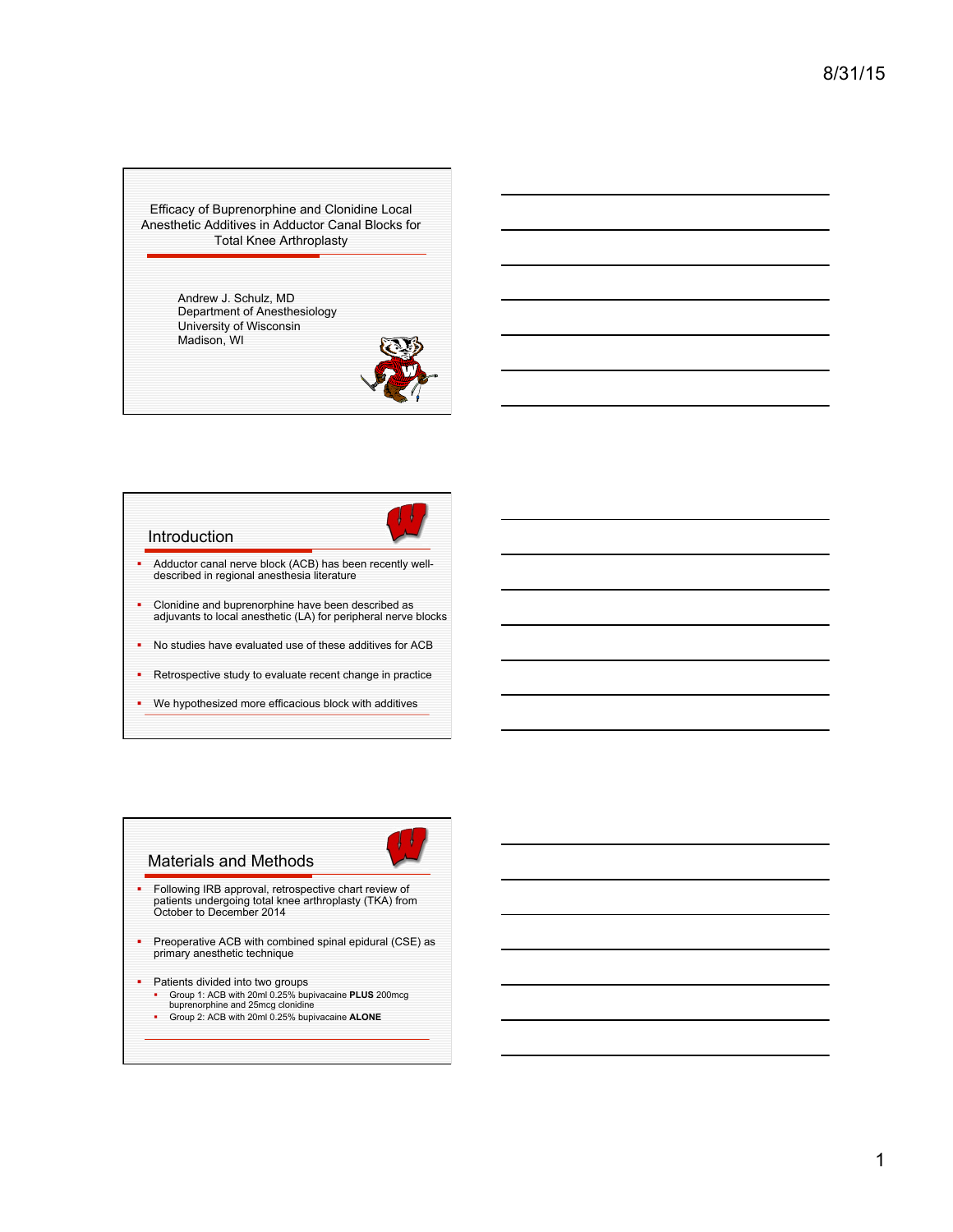

|  | ____ |
|--|------|
|  |      |
|  |      |
|  |      |
|  | --   |
|  |      |
|  |      |
|  |      |
|  |      |
|  |      |
|  |      |
|  |      |
|  |      |



| <b>Preoperative Characteristics</b> |                |                  |         |  |  |
|-------------------------------------|----------------|------------------|---------|--|--|
|                                     | Group 1        | <b>Group 2</b>   | P-value |  |  |
| Age mean (yrs.)                     | 64.1           | 63.1             | 0.628   |  |  |
| BMI mean (kg/m <sup>2</sup> )       | 31.3           | 26.5             | 0.090   |  |  |
| <b>Median ASA score</b>             | $\overline{2}$ | $\overline{2}$   | >0.999  |  |  |
| Gender (n)                          | M=12, F=16     | $M = 13. F = 15$ | N/A     |  |  |
| Pre-op Opioid use (n)               | 8              | 5                | N/A     |  |  |
| Pre-op Pain (mean)                  | 1.39           | 1.82             | N/A     |  |  |